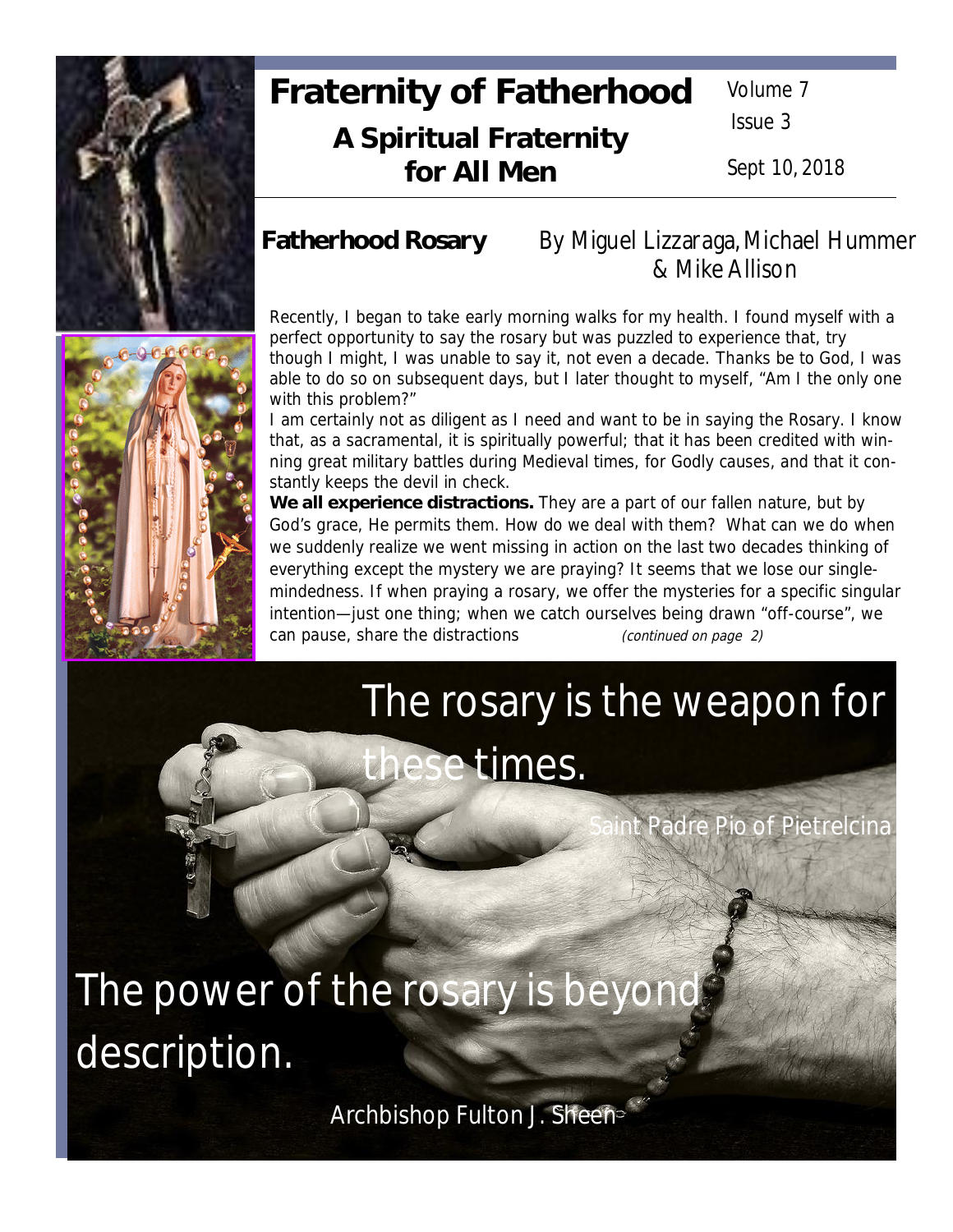## **Fatherhood Rosary** ...continued page 1

with the Lord (He cares what is on our mind and heart, and even our distractions have a purpose so don't beat yourself up), then use our GPS, "God Positioning Satellite" to re-route. Ask God to direct us back to our prayer intention destination and return to the mystery and the specific intention for which we are praying.

**The Rosary is a weapon from heaven,** a vibrant and powerful intercessory tool in the hands of valiant

spiritual warriors. The Blessed Virgin Mary joined her will perfectly to God's will when she agreed to be the mother of His Son. So, when we pray the Rosary, we link our wills with the will of the Blessed Virgin Mary, and all of us saying to God, "Thy Will be Done." It is an indispensable weapon in the hands of intercessors, and those who actively resist the workings of the devil. As St. Peter tells us, "Your opponent, the devil, is prowling around like a roaring lion looking for someone to devour" (1 Peter 5:8). Through the centuries, the Rosary has proven a powerful weapon against the forces of evil. The root cause of today's ills is spiritual. That is why the Mother of God is calling for



spiritual weapons such as the Rosary. The evil enemy is superhuman, both in strength and intelligence, against whom only spiritual weapons will prevail (Eph. 6:12). In this materialistic culture, so many rely on material means, and ignore God with his laws. Scripture testifies (Psalm 81:12) God leaves man to his own devices and self-destruction.

**The power of the Rosary.** The celebration on October 7 of Our Lady of the Rosary, also known as Our Lady of Victories, is a feast that commemorates the 1571 victory of Christian armies against the Turks at the Battle of Lepanto. It is a tremendous example of spiritual warfare. Through tireless efforts of Pope Pious V, buttressed by the spiritual sustenance of thousands who incessantly prayed the Rosary, the Holy League's victory at the Battle of Lepanto was not only a miraculous military victory, but a moral and spiritual victory. When we pray the Rosary, a kind of spiritual chain is established, involving millions of Catholics, the angels and the saints all joined together in prayer. This corporate act of the will establishes a powerful presence in the world and acts as a spiritual buffer and antidote to the poison of evil.

Pray the Rosary each day, pray with your family, pray with the men in the Fraternity of Fatherhood. God bless you.

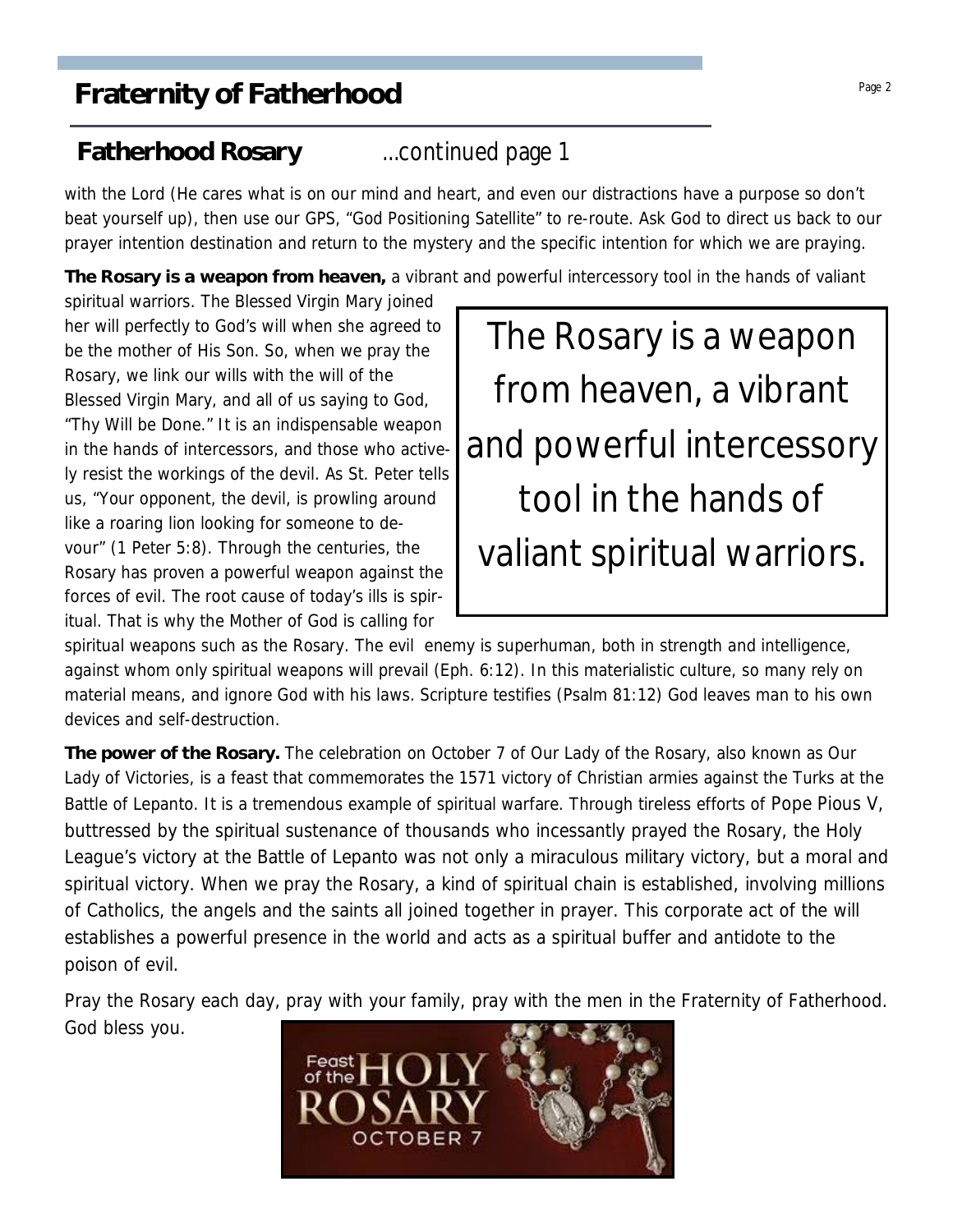## **Fifteen Rosary Promises Our Lady of Fatima**

**Our Lady, the Virgin Mary, made the following 15 promises to those who pray the Rosary daily:**

1. To all those who shall pray my Rosary devoutly, I promise my special protection and great graces.

2. Those who shall persevere in the recitation of my Rosary will receive some special grace.

3. The Rosary will be a very powerful armor against hell; it will destroy vice, deliver from sin and dispel heresy.

4. The Rosary will make virtue and good works flourish and will obtain for souls the most abundant divine mercies. It will draw the hearts of men from the love of the world and its vanities and will lift them to the desire of eternal things. Oh, that souls would sanctify themselves by this means.

5. Those who trust themselves to me through the Rosary will not perish.

6. Whoever recites my Rosary devoutly reflecting on the mysteries, shall never be overwhelmed by misfortune. He will not experience the anger of God nor will he perish by an unprovided death. The sinner will be converted; the just will persevere in grace and merit eternal life.

7. Those truly devoted to my Rosary shall not die without the sacraments of the Church.

8. Those who are faithful to recite my Rosary shall have during their life and at their death the light of God and the plenitude of His graces and will share in the merits of the blessed.

9. I will deliver promptly from purgatory souls devoted to my Rosary.

10. True children of my Rosary will enjoy great glory in Heaven.

11. What you shall ask through my Rosary you shall obtain.

12. To those who propagate my Rosary I promise aid in all their necessities.

13. I have obtained from my Son that all the members of the Rosary Confraternity shall have as their intercessors, in life and in death, the entire celestial court.

14. Those who recite my Rosary faithfully are my beloved children, the brothers and sisters of Jesus Christ.

15. Devotion to my Rosary is a special sign of predestination.

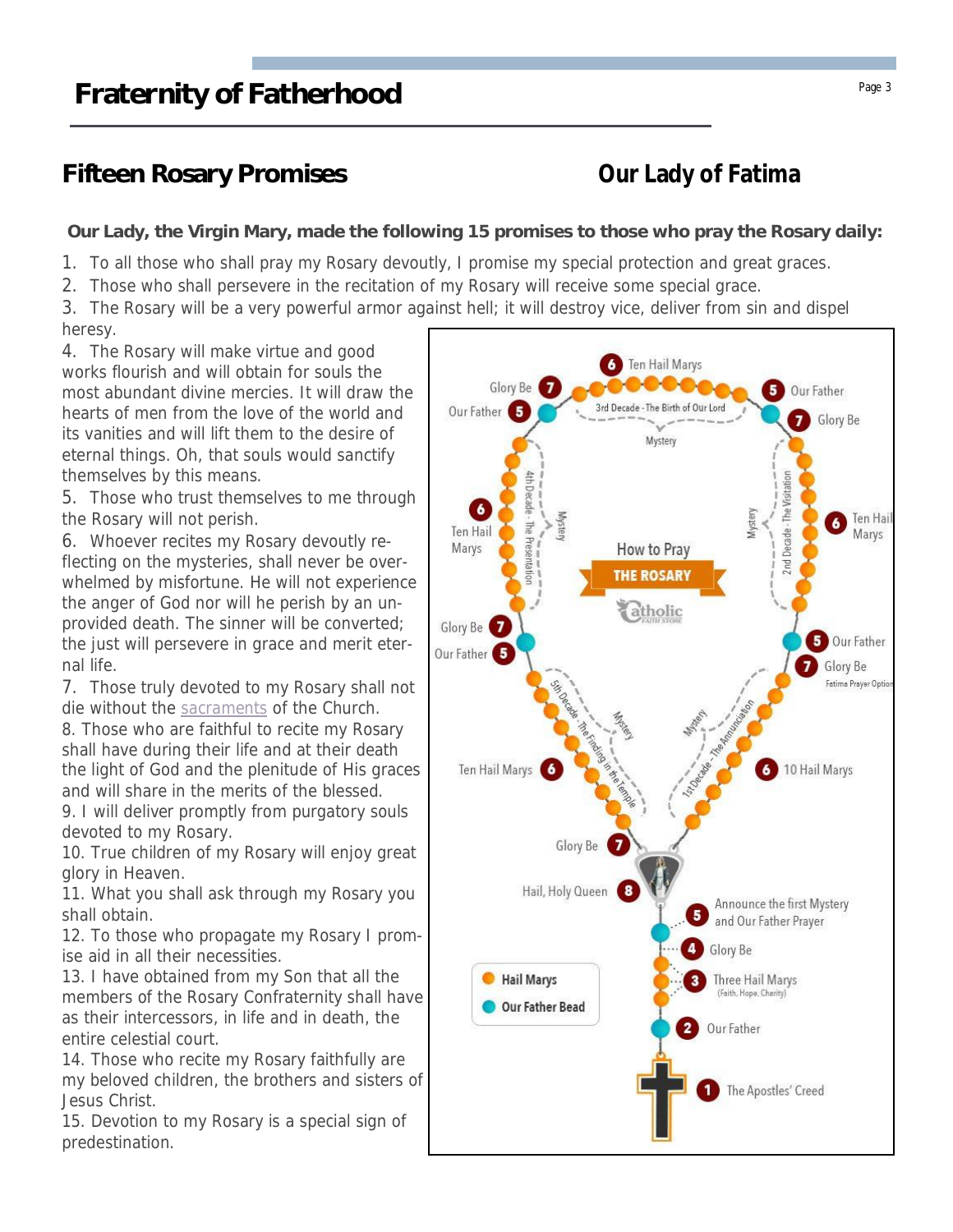## **Men of the Eucharist—Unite in Prayer for Healing in the Church**

As members of the one holy Catholic Church we find ourselves again in crisis as the Abuse Crisis is exposed. As we talk to our family members, to our parish brothers and sisters, to our Fatherhood Fraternity brothers, there is a deep hurt in our heart. There is a very real anger present. Our hearts hurt for ongoing pain suffered by the victims. There is an anger that this has happened again, we thought we were past this! There is an anger for the bad light this puts on the Church that we love very much. There is anger that our good priests and bishops, and there are many, have to once again live through the public secular masses that pile on painting them all as hypocrites and evil.

I have found myself at a loss. Where is the accountability? Is it over or is there more? How will healing ever be possible? Then I had to come back to my senses and remember the gift of my own formation, the gift of my faith and the gift of the Church that Jesus Himself told us the gates of hell would not prevail against. Jesus showed us that there will be problems with our own people in the Church, big problems. He showed us even within his own twelve apostles, there will be problems. I am ready to separate the fact that yes, we have some bad apples within the Church, but those bad apples are not the Church. The Church will stand until the end of time.

In my heart, I was ready to stop looking for the answers myself and give the problem to Our Lord. We know how the story ends. We also know that Our Lady of Fatima tells us that her immaculate heart will triumph. We will come out of this crisis stronger. I believe Our Lord is testing us….do we trust in Him? Is our faith deep enough to persevere. I am reminded in the gospel of Mark, chapter 9, where the disciples asked Jesus "why they could not force out that demon?" Jesus answered, "Only, prayer and fasting can force out that kind of demon". I believe we are asking that same question of our Lord today and we are receiving the same answer. **Will you join us in prayer and fasting?**

**We must implore Our Lord through His Mother to heal the deep wounds that exist in our culture and in the Church.**

We have a deep sorrow for the horrific wound inflicted on The Church by some of the priests who were overcome by the evil one. We seek healing for those victims who fell prey to their evil desires. We pray for healing in the hearts of all the faithful.

We know the Church remains Holy because Jesus is Holy; Jesus is our rock and our foundation. He has overcome the world.

Merciful Jesus, we trust in You.

**A Call to Personal Holiness**

### **From the Sunday readings on August 19, 2018**

"Brothers and sisters: Watch carefully how you live, not as foolish persons but as wise, making the most of the opportunity, because the days are evil. Therefore, do not continue in ignorance, but try to understand what is the will of the Lord".

Ephesians 5: 15-17

"Whoever eats my flesh and drinks my blood has eternal life, and I will raise him on the last day. For my flesh is true food, and my blood is true drink. Whoever eats my flesh and drinks my blood remains in me and I in him".

*John 6: 54-56*

**Our Action: Immerse Yourself in the Eucharist**

As men of the Church, as Catholics, many will watch us and observe the life we lead. Many will be (…. Continued on page 5)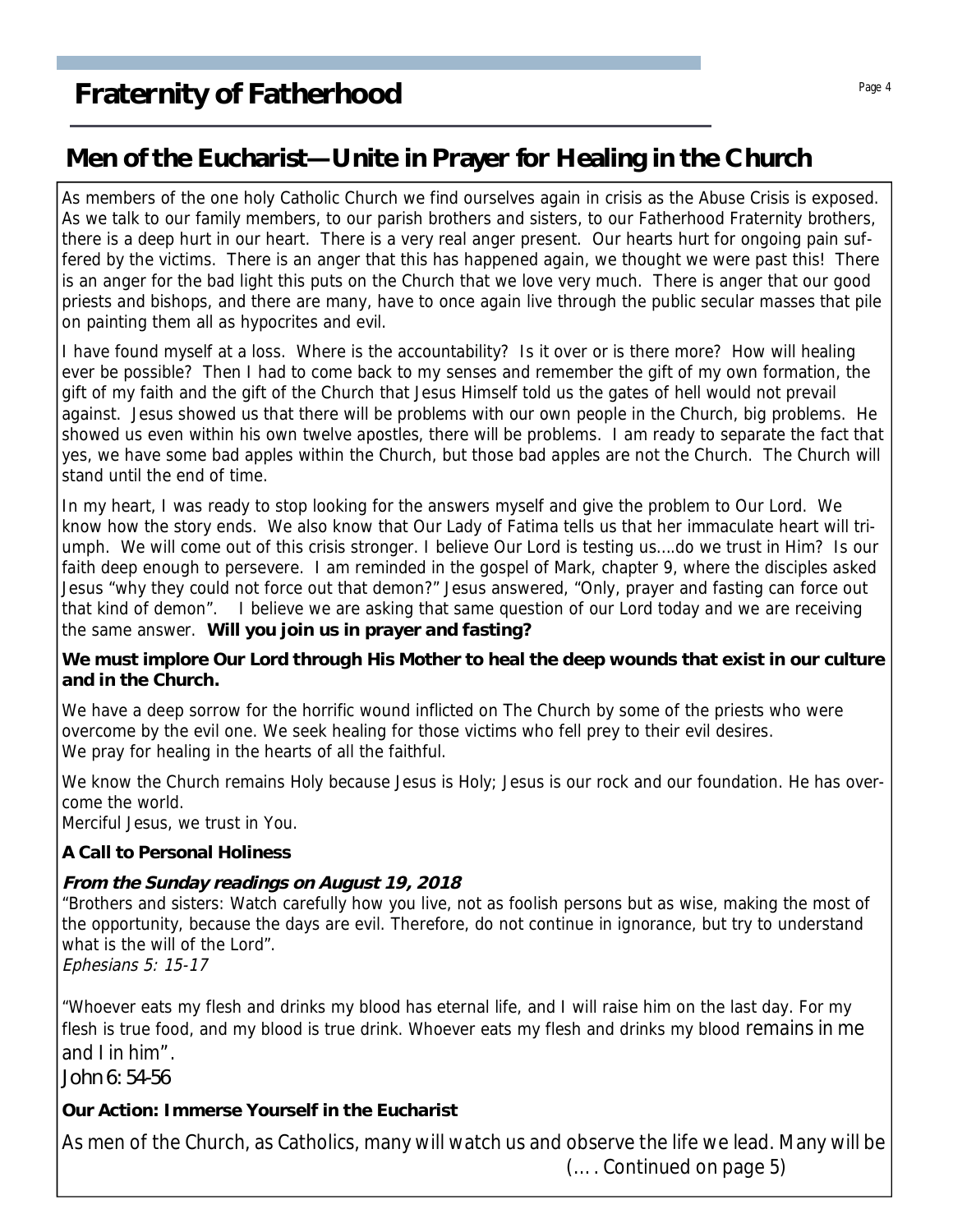## **Men of the Eucharist—Unite in Prayer for Healing in the Church**

looked upon with question and scrutiny. Can we trust him? Can we trust the Church? Can we trust anything or anybody?

This is the time when we draw strength for ourselves and for others by entering deeper into The gifts of the Church that Christ Himself has given us. Spend your life preparing to receive Him and continually thank Him for the gift of the Eucharist. Believe He is truly present in the Eucharist because He said so.

- · **Avail yourself regularly to The Sacraments**
- · **Make a monthly Confession**
- Receive the Life of Jesus Himself into your body as strength for the journey. Receive and **take great care of Jesus in your heart, in the Holy Eucharist.**
- · **Read/consume The Word of God in Sacred Scriptures.**
- · **Be quiet. Listen.**
- · **Seek forgiveness wherever necessary and be quick to forgive.**
- · **Devotion to the Immaculate Heart of Mary & reparation to Her through the Communion of Reparation on the First Saturdays**
- Pray the Rosary daily
- · **Pray constantly. Offer your day, your work in morning, offer your entire day to the Lord**
- · **Invitation as men of the Fraternity of Fatherhood to join together in action:**

**Fast from lunch on Fridays**

**Offer your Friday rosary**

**Morning offering on Fridays**

## **The Rosary guides us on our journey to holiness.**

St. John Paul II wanted the faithful to pray the Rosary in order to grow in holiness, conformation to Christ, and to change the world. It is a prayer of great power and importance in the Christian life. It is one that is capable of healing the wounds in our world, whether caused outside or even inside the sanctuary of Holy Mother Church. The Rosary is a prayer that focuses on Christ by seeing through the eyes of His Mother who is also Our Mother.

(… Continued on page 6)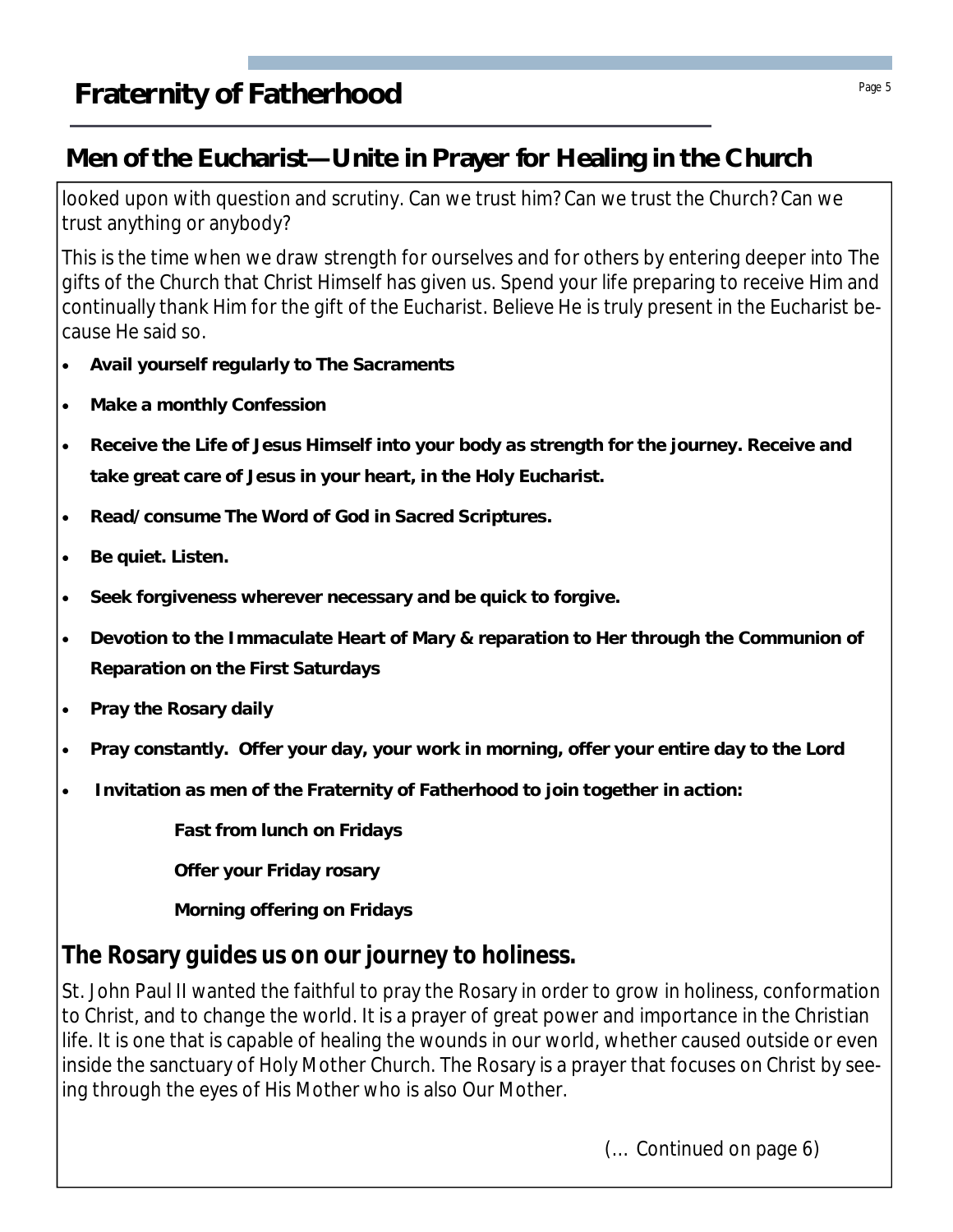## **Fraternity of Fatherhood** Page 6 **Figure 1** Page 6

## **Men of the Eucharist—Unite in Prayer for Healing in the Church**

### **From our Fatherhood Book- A CALL TO HOLINESS**

"We are all called to holiness. Holiness is your right and the right of your children as citizens of heaven. As fathers, as Catholic Christians, we are accountable to God to do our best to build, direct, give example, teach and pray for the spiritual development of our children". (and our own personal Holiness)

"God calls each of us to be holy. Answering this call requires courage and strength. We must be open to God's graces, His blessings, and what His Plan of Life is for us as fathers".

My Brothers, beg the Lord of heaven and earth to use you to prepare souls for His coming. Do not be afraid! Sincerely, Fraternity of Fatherhood Editors



## **PRAYER TO SAINT MICHAEL THE ARCHANGEL**

St. Michael the Archangel, defend us in battle. Be our defense against the wickedness and snares of the Devil. May God rebuke him, we humbly pray, and do thou, O Prince of the heavenly hosts, by the power of God, thrust into hell Satan, and all the evil spirits, who prowl about the world seeking the ruin of souls.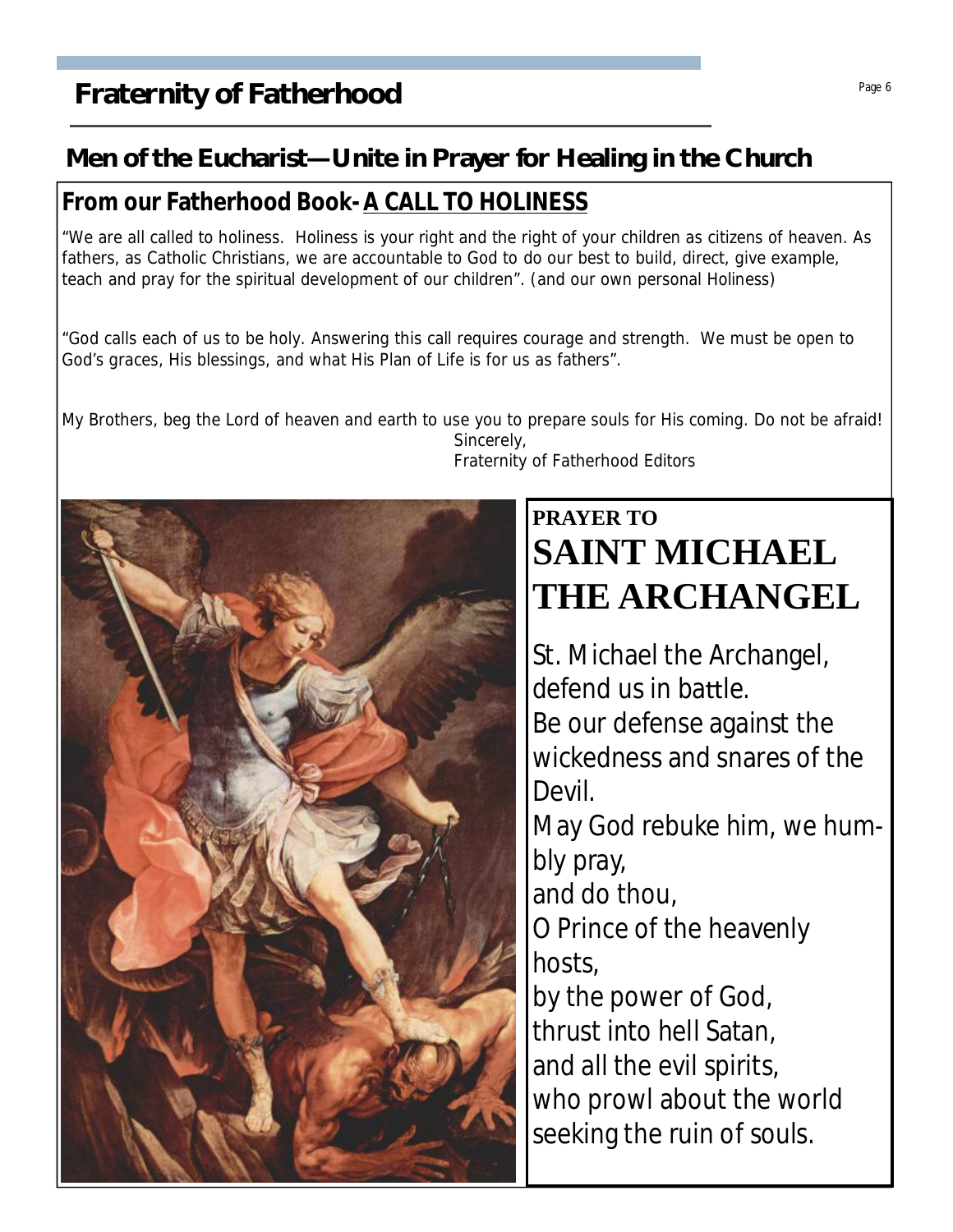The Memorare- asking our Lady for her help in us being faithful to saying the prayer of the Rosary.

**REMEMBER, O most gracious Virgin Mary, that never was it known that anyone who fled to thy protection, implored thy help, or sought thy intercession was left unaided. Inspired with this confidence, I fly to thee, O Virgin of virgins, my Mother; to thee do I come; before thee I stand, sinful and sorrowful. O Mother of the Word Incarnate, despise not my petitions, but in thy mercy hear and answer me. Amen.**



## Saints Corner

## **St. John Vianney—August 4th**

A man with vision overcomes obstacles and performs deeds that seem impossible. John Vianney was a man with vision: He wanted to become a priest. But he had to overcome his meager formal schooling, which inadequately prepared him for seminary studies. His failure to comprehend Latin lectures forced him to discontinue. But his vision of being a priest urged him to seek private tutoring. After a lengthy battle with the books, John was ordained.

Situations calling for "impossible" deeds followed him everywhere. As pastor of the parish at Ars, John encountered people who were indifferent and quite comfortable with their style of living. His vision led him through severe fasts and short nights of sleep.

His work as a confessor is John Vianney's most remarkable accomplishment. In the winter months he was to spend 11 to 12 hours daily reconciling people with God. In the summer months this time was increased to 16 hours. Unless a man was dedicated to his vision of a priestly vocation, he could not have endured this giving of self day after day.

Many people look forward to retirement and taking it easy, doing the things they always wanted to do but never had the time. But John Vianney had no thoughts of retirement. As his fame spread, more hours were consumed in serving God's people. Even the few hours he would allow himself for sleep were disturbed frequently by the devil. Who, but a man with vision, could keep going with ever-increasing strength? In 1929, Pope Pius XI named him the patron of parish priests worldwide.

St. John Vianney, pray for the holiness of priests and bishops.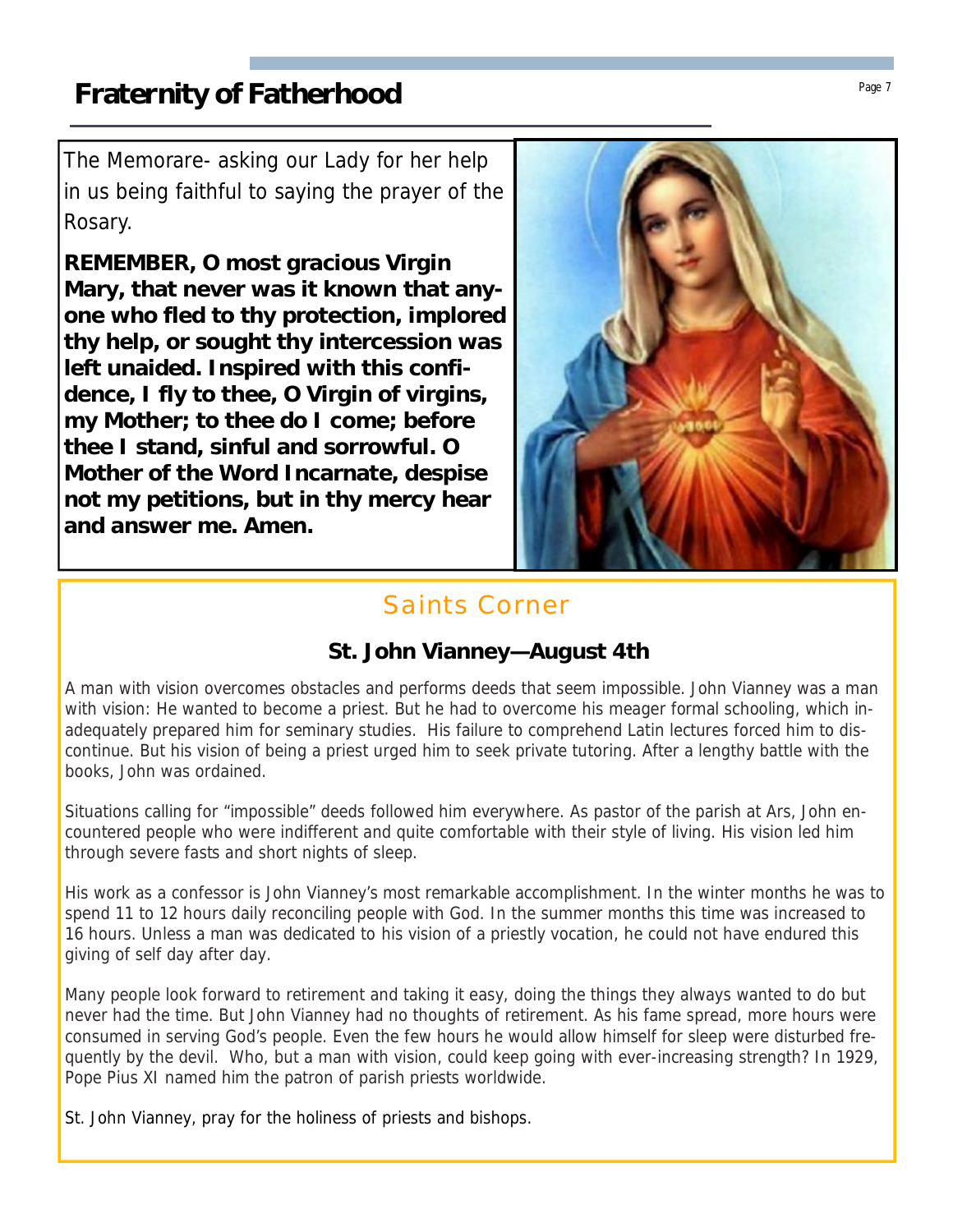## **Fraternity of Fatherhood—Group locations & Area Coordinators**

Fr. Pinto has encouraged us to grow and expand the Fraternity of Fatherhood all over the world. He has granted us his permission, his blessing and he guides us spiritually. It is with this confidence that we now move forward with humility, obedience and docile hearts. If you are interested in joining a Fraternity of Fatherhood group or if you would like to start a group in your city contact Ray Emnace, Mike Allison, Stacey Hill or Brendan McVicker.

| Arkansas           |                  |                    |                                     |                    |
|--------------------|------------------|--------------------|-------------------------------------|--------------------|
| Steve Osborn       | $(501)$ 664-5379 | $(501) 529 - 5615$ | SteveO@oca-actuaries.com            | <b>Little Rock</b> |
| California         |                  |                    |                                     |                    |
| Ray Emnace         | $(661)$ 513-4216 | $(213) 531-1999$   | raceman502@aol.com                  | Los Angeles        |
| Mike Allison       |                  | $(916) 834 - 6226$ | meallison5@gmail.com                | Citrus Heights     |
| Mississippi        |                  |                    |                                     |                    |
| Don Brewer         | $(662)$ 253-5146 | (901) 299-1989     | don@memphis2u.com                   | Olive Branch       |
| Nevada             |                  |                    |                                     |                    |
| <b>Stacey Hill</b> | $(775)$ 787-6275 | $(775)$ 762-5217   | djmstacey@sbcglobal.net             | Reno               |
| Oregon             |                  |                    |                                     |                    |
| Brendan McVicker   | $(503)$ 657-0484 | $(503)$ 358-4963   | mcvickerfamily@comcast.net Portland |                    |
| Arizona            |                  |                    |                                     |                    |
| <b>Bill Booth</b>  | $(623)$ 398-8950 |                    | Bbooth512@centurylink.net           | Phoenix            |
| Texas              |                  |                    |                                     |                    |
| Donald Lange       | $(210)$ 249-8858 |                    | dplange1990@gmail.com               | Dallas/Ft.Worth    |
| Matt Bawcum        |                  |                    | mattbawcum1@gmail.com               | Paris              |
| Frank Drobil       |                  |                    | frankdrobil@yahoo.com               | Paris              |
| Dustin Wall        |                  |                    | sd wall81@sbcglobal.net             | Paris              |
| Peter Kane         |                  |                    | pkane@dioceseoftyler.org            | Tyler              |
| Ty Jackson         |                  |                    | tynerjackson@icloud.com             | Tyler              |
|                    |                  |                    |                                     |                    |

**Fraternity Sacramento Men** … **Meet every third Wednesday of the month. We meet at Denny's in Orangevale at 7:30 pm. Please contact Mike Allison with any questions at email address... (meallison5@gmail.com) or Text 916-834-6226**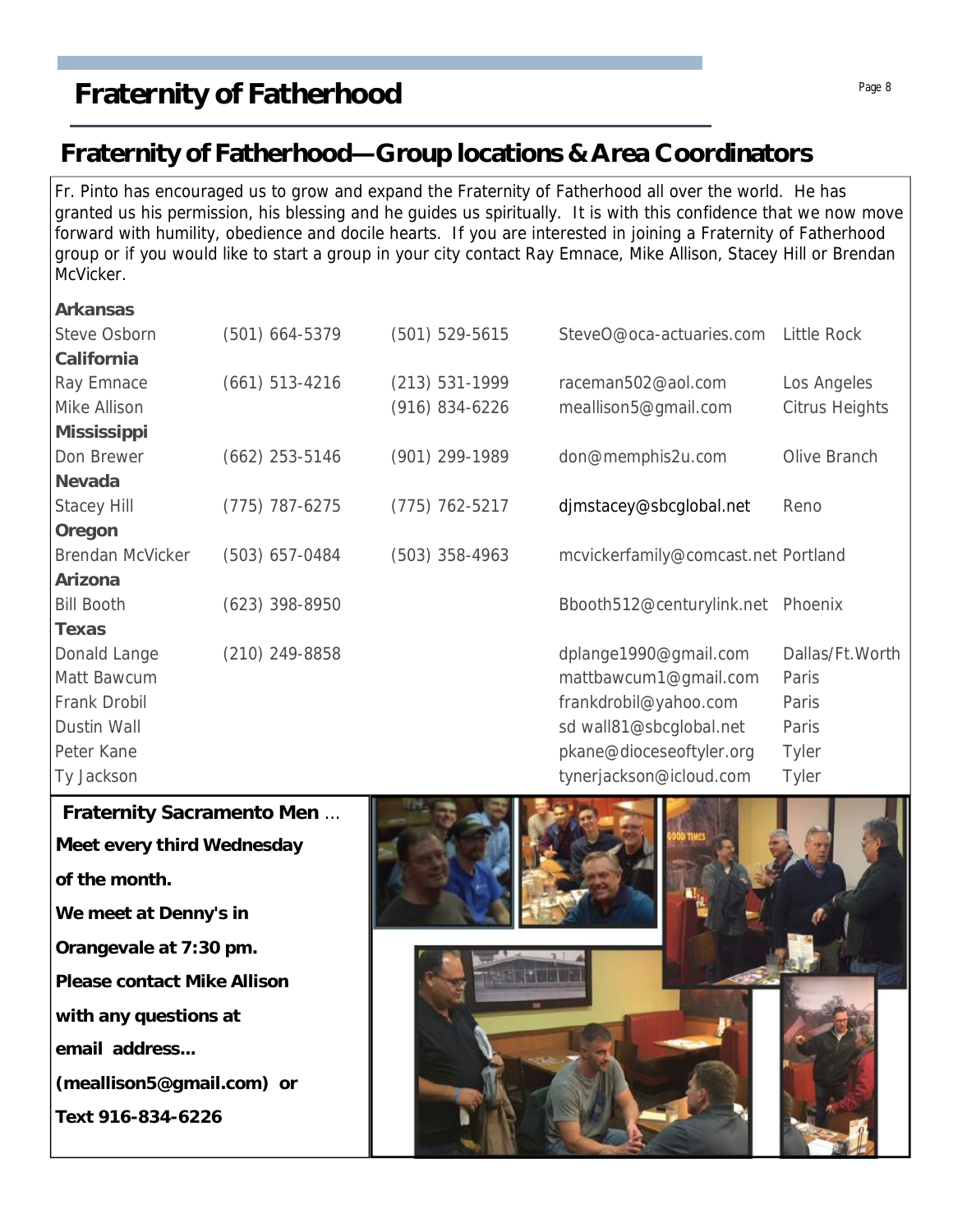### **CARRY YOUR FAMILY IN YOUR HEART - A CALL TO HOLINESS**

**A husband/father's guide to his vocation and spiritual direction. Each Newsletter focuses a piece of one of the Guidelines or Areas of Growth from the "Carry Your Family In Your Heart" book. These guidelines to our Fatherhood Vocation & Spiritual Formation have been formatted based on the Fatherhood Retreat Guideline Teachings & under Spiritual Direction of Fr. Santan Pinto, S.O.L.T.**

### **Carry Your Family In Your Heart Introduction**

Dear Husbands, Fathers, and Grandfathers,

It is our hope that this Fatherhood Fraternity Apostolate helps you see the beauty of your vocation as fathers and the important role that our spirituality plays in helping us become strong as fathers. Spirituality has so much to do with being a father. It is in our spirituality that the Holy Spirit helps us to become strong fathers.

### **A Fraternity for All Men**

The Fraternity of Fatherhood is for men of all ages. Our desire is to serve the Lord in all areas of our lives and to especially model our gift and responsibilities as fathers after the example of God the Father and His goodness. We support men; meeting them where they are. We engage in one-on-one friendships and provide opportunities for group activity, support and formation.

We entrust the Fatherhood Fraternity to the patronage of Saint Joseph.

### **Our Mission**

To serve as men dedicated to the Lord in all aspects of our lives. To encourage and support men / fathers throughout the world in their gift and responsibilities as fathers. To encourage and support fathers "to respond" to their vocation, to protect and remain strong carrying their families in their hearts. Our desire is to be united to The Lord and fulfill our holy mission as fathers.

### **What is it we hope to do?**

Bring men/fathers, closer to God by inviting them to learn their faith, challenging them to live their faith and encouraging them to love and share their faith. In addition, we invite those not married as this is a time to discern their vocation and calling in the Church.

As Fraternity of Fatherhood members, we are committed to grow and be formed spirituality, to support each other, to be active and supportive in our parishes. We are committed to learn who we are as Catholic men, to be discovered through our life experiences, prayer, studying Scripture and the documents of the Holy Roman Catholic Church, obedience to the Holy Roman Pontiff, our Roman Catholic Bishops and our parish Pastors. The formation of "Fatherhood" takes place in our hearts. Being a father means understanding that it is a call. When Fatherhood is received as a gift, it is accepted in humility and gratitude. Humility comes from the fact that we are weak. The pressures of the world are strong and flesh seems to have its way. Gratitude comes from the fact that the Lord is our Shepherd and He is with us always. With Him all things are possible.